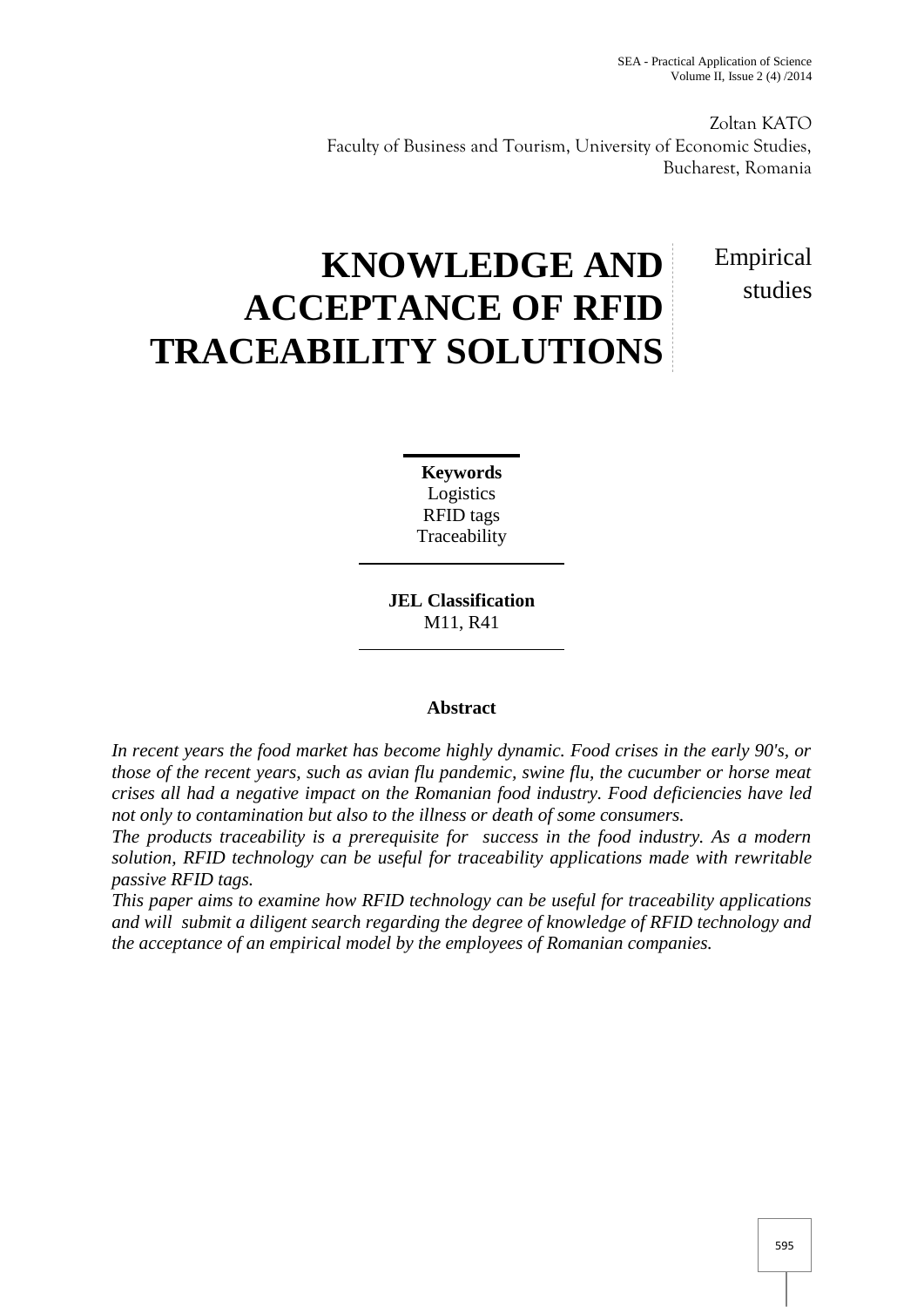## **Introduction**

The introduction of well thought out and carefully applied information technologies in logistics can increase the profitability of companies. Through the Internet, companies interact with customers, collecting an impressive volume of data that they process in a variety of ways. Companies successfully using these technologies are able to reduce costs, simplify information sharing, improve business processes between supply chain partners and add measurable value to their business.

Initially food traceability was correlated with the origin or geographical region from where these products came (Mozzarella, Cognac, Tokaly). Later the concept was expanded to embrace food safety, serving the consumer's right to be informed about: country of origin, breeding conditions, the conditions of products harvesting, genetic composition and/or their environmental characteristics etc.

The use of methods for animal identification and ensuring animal traceability plays an important role in the effective management of herds. Over time animal identification methods have evolved from the biblical proof of Jacob, who marked its own animals Genesis 30.37-42 (Good 2011), through using ear tags, notching the ears of animal, until the biometric samples and RFID technology used today.

There are well-established modern technological innovations that can be applied to develop and implement an integrated traceability system for food products. Such an innovation is the RFID technology.

### **1. Traceability of goods from the perspective of the new electronic technologies**

Poirier and Bauer (2000) refer to the term of "electronic supply chain management" as a reference to "combine naturally the supply chain and the e-commerce." Electronic supply chain management (e-SCM) is a new concept introduced by the need for adaptability and flexibility in a highly dynamic business environment that focuses on network integration (Williams et al, 2002). Therefore, introducing information technology implementation has become an absolute necessity for today's businesses. To achieve electronic supply chain management, a wide variety of IT technologies are used in logistics. These are based on: identification technologies, such as advanced versions of speech recognition (voice recognition robots), the digital image recognition, radio frequency identification systems (RFID), real-time location systems (RTLS), optical scanning / barcode, GPS communication, transmission and processing technologies for real-time (electronic diaries), Enterprise Resource Planning (ERP), Electronic Data Interchange (EDI) etc, and multiple software tools that will improve processes and will

save companies time and money in the pursuit of the materials flows, the monetary flows and informational flows (Schönsleben, 2004).

To be successful, the innovative models in logistics should have two key components. Firstly, it should be regarded as a set of processes which generates ideas based on relationships. Secondly, it offers insights into potential improvements in many (possibly all) activities throughout the supply chain and sales. Progress in information technology brings opportunities and challenges for agricultural engineers to develop technological innovations to ensure food traceability from farm to fork.

There are already modern technological innovations that can be applied to develop and implement an integrated food products traceability system. A significant innovation in food management is RFID technology. Already it is possible to ensure the quality and the safety food processing of these products using current technologies:

sustainable packaging materials

• implementing and standardising flexible technologies

To these can be added recent advances in the field of smart materials and packaging, including the application of nanosciences and nanotechnologies and the automation of the management principles and improvement of the production.

### **2. The RFID technology in the traceability solutions**

RFID is a wireless automatic identification and data collection technology (RFID Journal 2014).

An RFID system consists of four components: the antenna reader (each consisting of transceiver, the decoder and the antenna), the RF tags that are electronically programmed with unique information and the computer network, which connects the readers.

**The antenna** emits radio signals to activate the tag, reads and writes data to it. Antennas control the data transmission and reception system.

**The readers** may be portable or fixed, or they can be mounted on a device. The reader emits radio waves within a radius of one inch to 100 feet or more, depending on the used radio frequency and its power. When an RFID tag passes through the electromagnetic area, it detects the reader's activation signal. The reader decrypts the encrypted data in the integrated circuit of tag and data are passed for processing to the host computer.

**RFID tags** (Fig. 1) are available in a wide variety of shapes and sizes. Identification tags can be: active, passive and semi-passive. **Active RFID tags** are powered by an internal battery and generally can be read/write also, namely the labels data can be rewritten and/or modified. **Passive RFID** tags operate without a separate external power source, but obtain operating power from the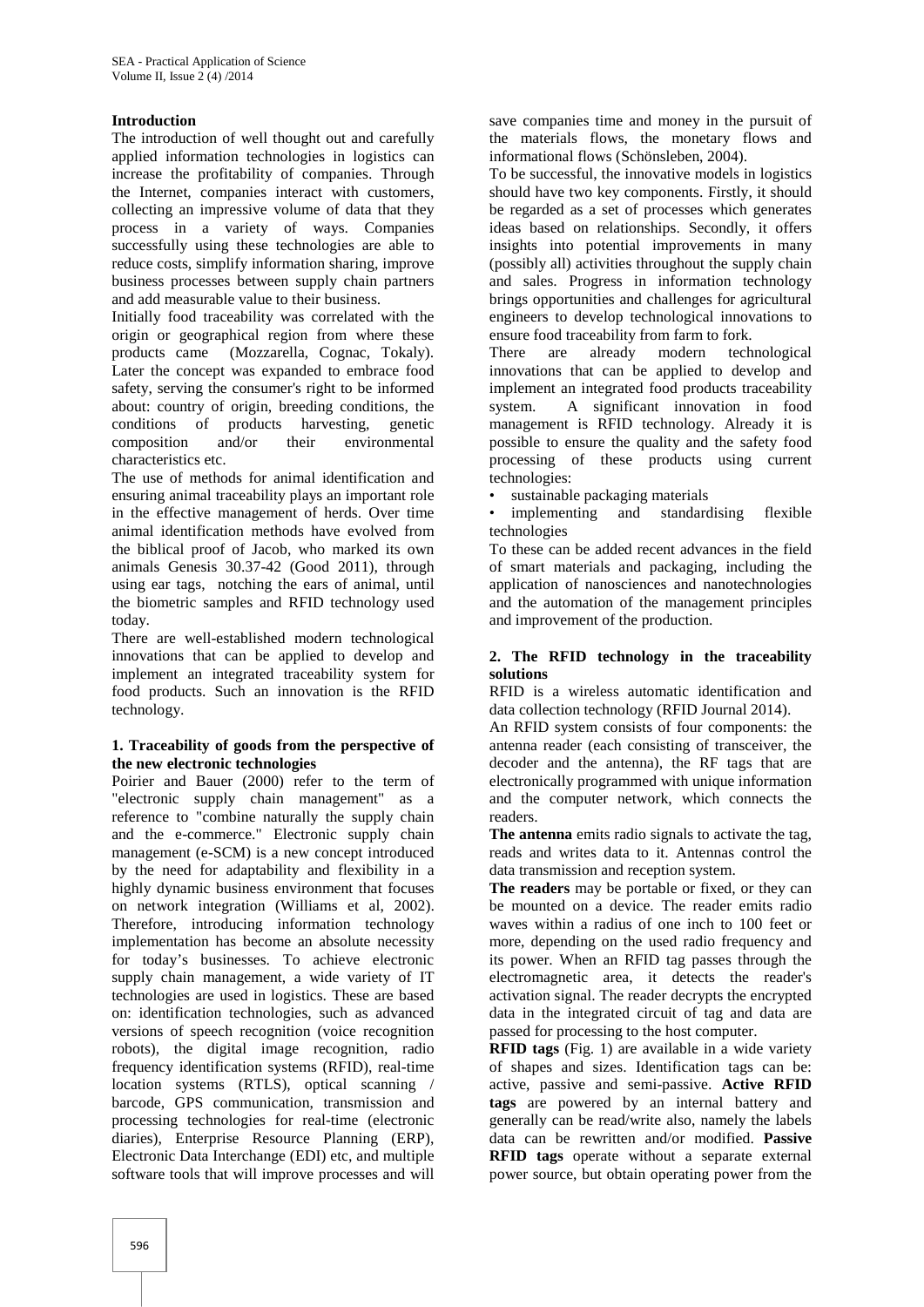reader. Passive tags are consequently much lighter than active tags, less expensive, and offer a virtually unlimited operational lifetime. **Semi passive RFID tags** are similar to active tags, but the battery is used to run the microchip's circuits, but not sending radio waves to the reader. Some of these RFID tags conserve the battery life in a state<br>of "hibernation" until they are awakened by "hibernation" until they are awakened by reader's signal.

Using RFID technology the supply chain members may choose to enable the automation of manual tasks, to reduce human errors, and to improve traceability and availability of products (goods, boxes, pallets, etc.). Thereby generates savings for all members of the supply chain. This is possible because RFID is a non-invasive methodology for data capture. That means it is a process that does not require human intervention, achieved by using automated readers that gather information from the RFID tags attached to articles. It is also known to 14.05.2004 be an "invisible" technology, and so may have both the reading and the writing capability in the same piece of equipment. The radio waves are used to make this technology invisible, meaning that the labels can be read even if they are not visible to the reader.

RFID tags have proved to be incredibly resistant becoming indispensable for a wide range of automated data collection operations and automated data collection operations and identification applications that would not otherwise be possible.

RFID solutions can be used by manufacturers across all kinds of industries, as well as distributors or retailers offering them significant benefits. RFID systems also operate in modern armed forces. For example, during the war in Iraq, they were used to oversee the logistical operations. At companies the RFID technologies are used in automate search of the optimal transport route from A to B, through satellite navigation system, in reverse logistics chains (in backflows) etc. Due to RFID, each product can be identified. Warehouses can be scanned in order to localize the products that are close to expiry date, and which should be dropped or withdrawn from sale, and returned to the manufacturer. In the case of products returned by the customer, the delivery antecedents and history can be traced, where, when and how the product was purchased, identifying and eliminating the source of the problems and possible scams.

RFID technology is used profitably in production processes and in the distribution activity. It can provide a large amount of data collected automatically and wirelessly, and it can work at temperatures up to 200 ° C(Convery 2004). RFID tags can store more information on the products, that in their turn can be obtained into a database. There are possibilities of connecting this technology with other sensors to measure climatic factors of temperature, humidity or even vibration.

This information can be used later, to mark the shipment or the production process and automatically target any damaged goods.

These properties and advantages suggest that RFID technologies will become highly recommended for traceability applications.Collecting data with RFID is very accurate, helping to prevent the picking errors, and in shipping orders that affect the agrofood industry (Kelepouris et al, 2007).

The objectives of a traceability system are:

• Improving risk management in tightly interlinking with the requirements for food safety and consumer safety

• Guaranteeing the authenticity of products and information/education of the consumers

• Improving the quality of products and processes

At the European level, traceability is regulated by Directive (EC) 2001/95 concerning the General Product Safety (taken completely by Law no. 150 / concerning the food safety requirements governing Romanian agents in this direction) and Regulation (EC ) nr. 178/2002, concerning the General Food Law, applied from 15 January 2004, and from 1 January 2005 in all EU countries (Plesea and Purcarea, 2007).

In the food industry the traceability system is designed to document the food, throughout from the raw material to finished product. The purpose of this system is not limited to products which present a risk for health, but also to provide a basis for quality assurance for processes and products. Therefore the traceability can be used as an effective tool in the management of food safety risks and security of the individual, as part of a control process.

A modern solution for food traceability can be implemented on the rewritable RFID tags, which have enough memory and storage capacity to each product, to allocate a unique identification number and other information.

RFID tags can be updated with timestamps and with the transaction registrations to create electronic pedigrees. The RFID tags can also be fitted with sensors to record the main storage conditions. The description such a solution has been used in the empirical research questionnaire concerning knowledge and acceptance of such innovative solutions by the employees of Romanian companies.

## **3. Level of knowledge and acceptance of RFID solutions**

This material presents the results of the research conducted on this topic in our country, a traceability model, for tracking goods tested during June to September 2014.

Respondents were presented a logistic model using RFID technology with rewritable, passive RFID tags. The RFID tags have enough memory to allocate to each product a unique identification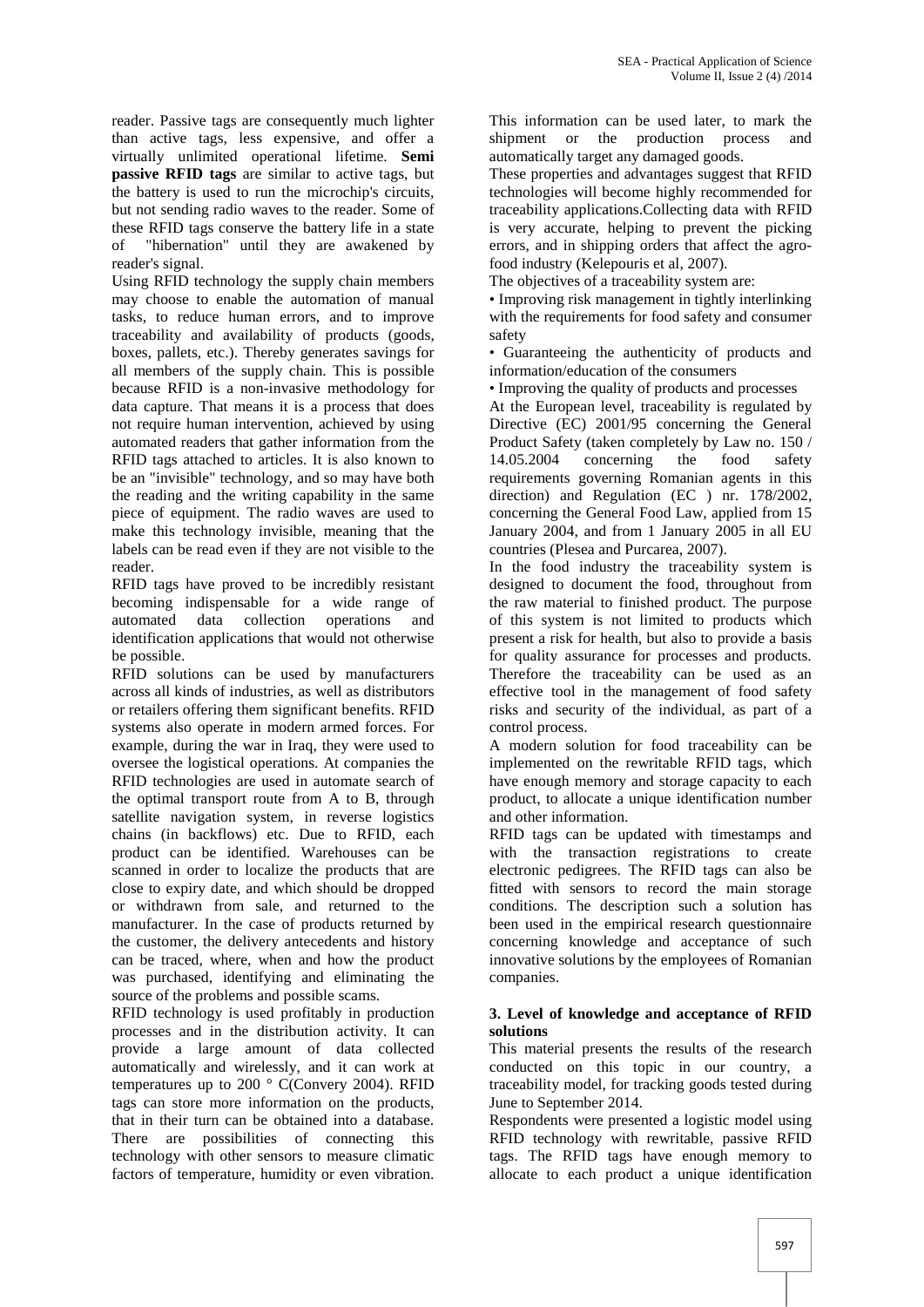number plus other information, and enough memory to store this information. This model could be a modern and useful solution for food traceability applications. The labels are provided with sensors to record the main storage conditions, updated with timestamps and recording the transactions to create electronic pedigrees.

Via the questionnaires, useful data were collected regarding the logistic model in different stages of the supply chain, The questionnaire also established prior knowledge about RFID technology and the permeability of managers regarding the innovative technologies etc.

As a sampling method the stratified probabilistic method was used. Participants included in the survey population are employees of the Romanian economy. Initially the target group was the management of production, distribution and food trade companies. Thereafter due to the low level of responses we surveyed employees who have responded to the request. The questionnaire was written in Romanian and was sent to approximately 1,900 people.

## **3.1 Results:**

The working field of respondents (Fig. 2):

- production 46.85%,
- distribution 9.91%,
- trading 12.61% and
- others 30.63%.

Level of importance that is given in the respondents' firms regarding traceability of products and goods (Fig. 3):

- not at all important 11.71%
- unimportant 7.21%
- important in a certain extent 9.01%
- important 23.42%
- very important 48.65%.

To the question is there are a traceability system to track the goods in firms where the responders working (Fig. 4):

- 47.75% answered yes,
- 45.05% gave a negative answer,
- at 7.21% is not the case.

Number of employees in the firms where working respondents (Fig. 5):

- 21.62% work in firms between 1 9 employees,
- 27.93% work in companies between 10 49 employees,
- 13.51% work in firms of 50 99 employees,

• 16.22% work in companies between 100 - 249 employees,

• 7.21% work in companies between 250 - 500 employees

• 13.51% work in firms over 500 employees.

45.05% of respondents had a prior knowledge about traceability and 54.95% had not prior knowledge about traceability (Fig. 6).

To the question about the permeability of managers concerning RFID technology (Fig. 7): 36, 04% felt that managers in the company in which they work

would be open to the use of these technologies, 22.52% felt that managers in the company in which they work would not be open to the use of these technologies, and 41.44% do not know how the managers would react on this thing.

## **3.2 Conclusions:**

The respondents who work in production, distribution and trade attach great importance or very high importance, concerning the traceability issues. Most of them had prior knowledge about the problem of traceability and they have said that their managers would be open to utilize RFID technology (or other innovative technologies).

We can say that although the level of knowledge of RFID technology is not high, most of the surveyed employees were receptive to learn new information on other traceability systems.

## **Acknowledgements:**

This article was supported by "Excellence in scientific interdisciplinary research, doctoral and postdoctoral, in the economic, social and medical fields - EXCELIS (POSDRU/159/1.5/S/138907)" project.

## **Reference list:**

#### **Journal article**

[1] Kelepouris, T., Pramatari, K., &Doukidis, G. (2007). RFID-enabled traceability in the food supply chain. Industrial Management & Data Systems, 107(2), 183-200.

[2] Plesea D. A, Purcarea A. (2007). Using RFID tags for tracking food products -Amfiteatru Economic Journal No. Special 1, 130-134

[3] RFID Journal (2013), Retrieved fromhttp://www.rfidjournal.com/glossary/

[4] Williams L.R.; Esper T.L.; Ozment J. (2002). The electronic supply chain: Its impact on the current and future structure of strategic alliances, partnerships and logistics leadership - International Journal of Physical Distribution & Logistics Management, Volume 32(8), 703-719

**Book** [5] Convery T, (2004). RFID Technology for Supply Chain Optimization: Inventory

Management Applications and Privacy Issues. Retrieved from http:// aim.uoregon.edu/research/pdfs/Convery2004.pdf

[6] Good (2011), The Catholic Holy Bible, Church Authorized Douay-Rheims, Christian Miracle Foundation Press, Catholic Church Classical Texts Press

[7] Poirier,C. C, &Bauer,M. J, (2000). E-Supply Chain: Using the Internet to Revolutionize Your Business: How Market Leaders Focus Their Entire Organization to Driving Value to Customers, San Francisco,Berrett Koehler Publishers

[8] Schönsleben P (2004), Integral Logistics Management, Planning & Control of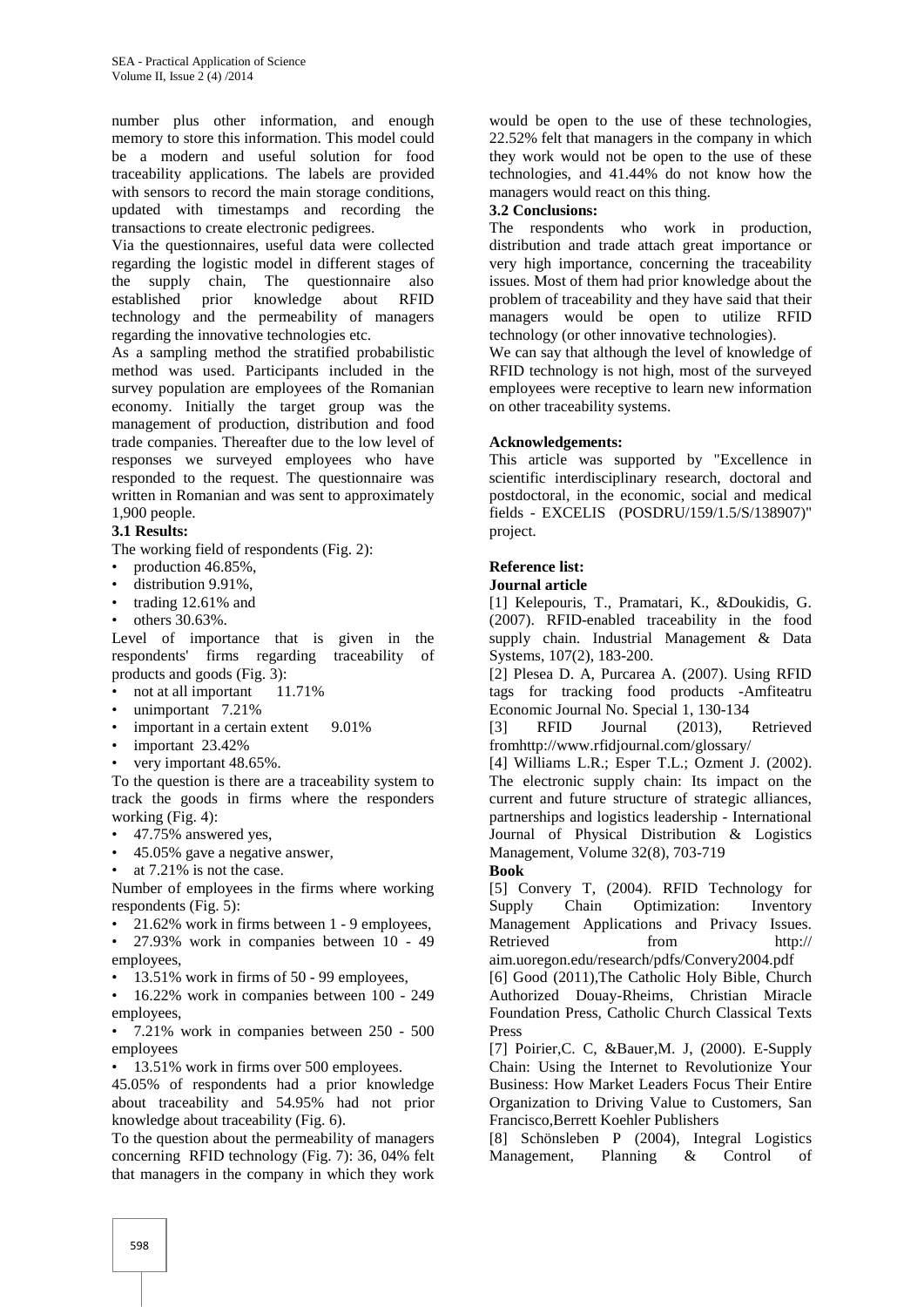Comprehensive Supply Chains", Washington DC, St. Lucie Press *Appendices*

## *Figure 1. Different types of RFID tags*



*S*ource*: Computer Desktop Encyclopedia*



*FIGURE 3: The importance granted for traceability*

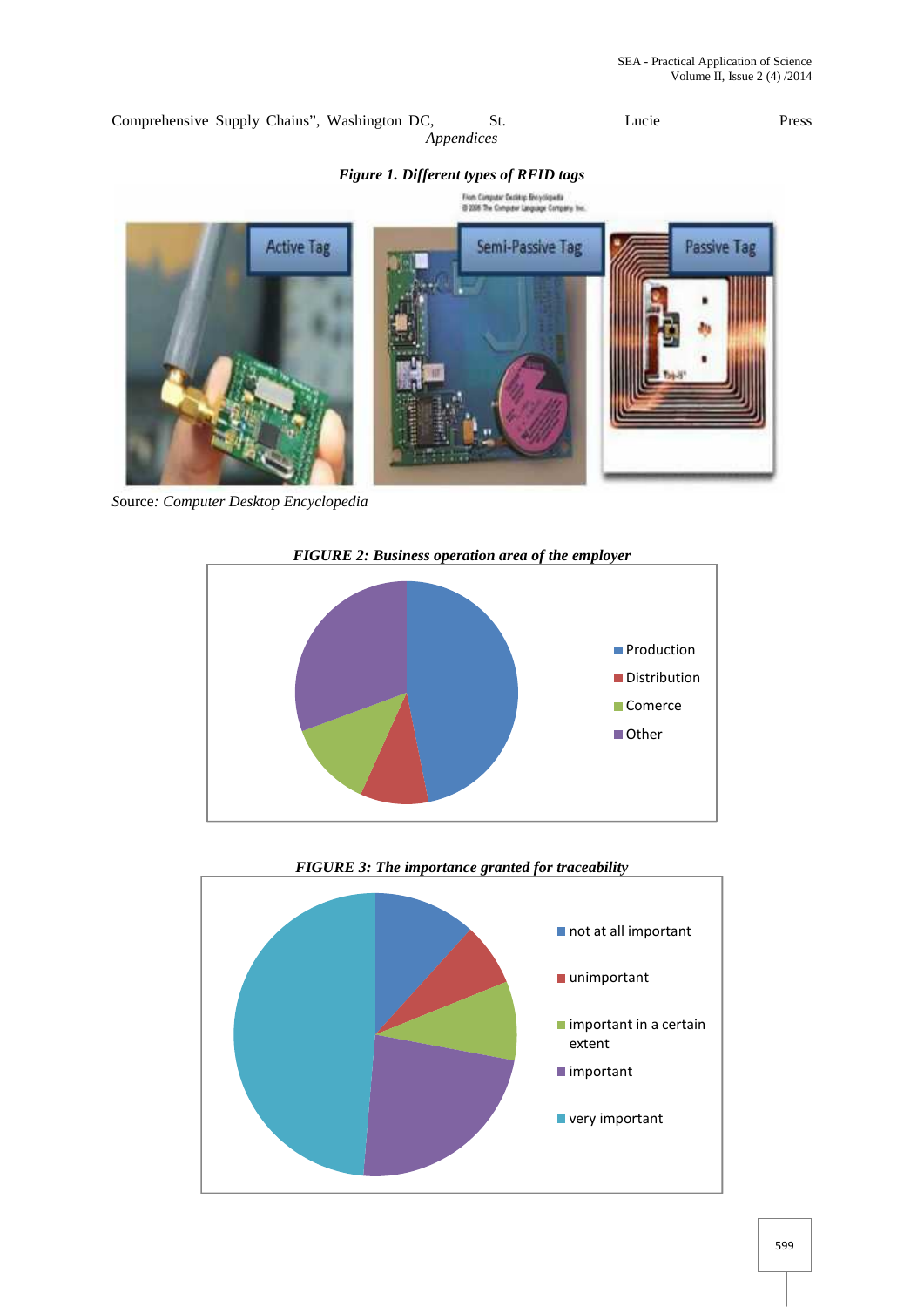

*FIGURE 5: Number of employees*





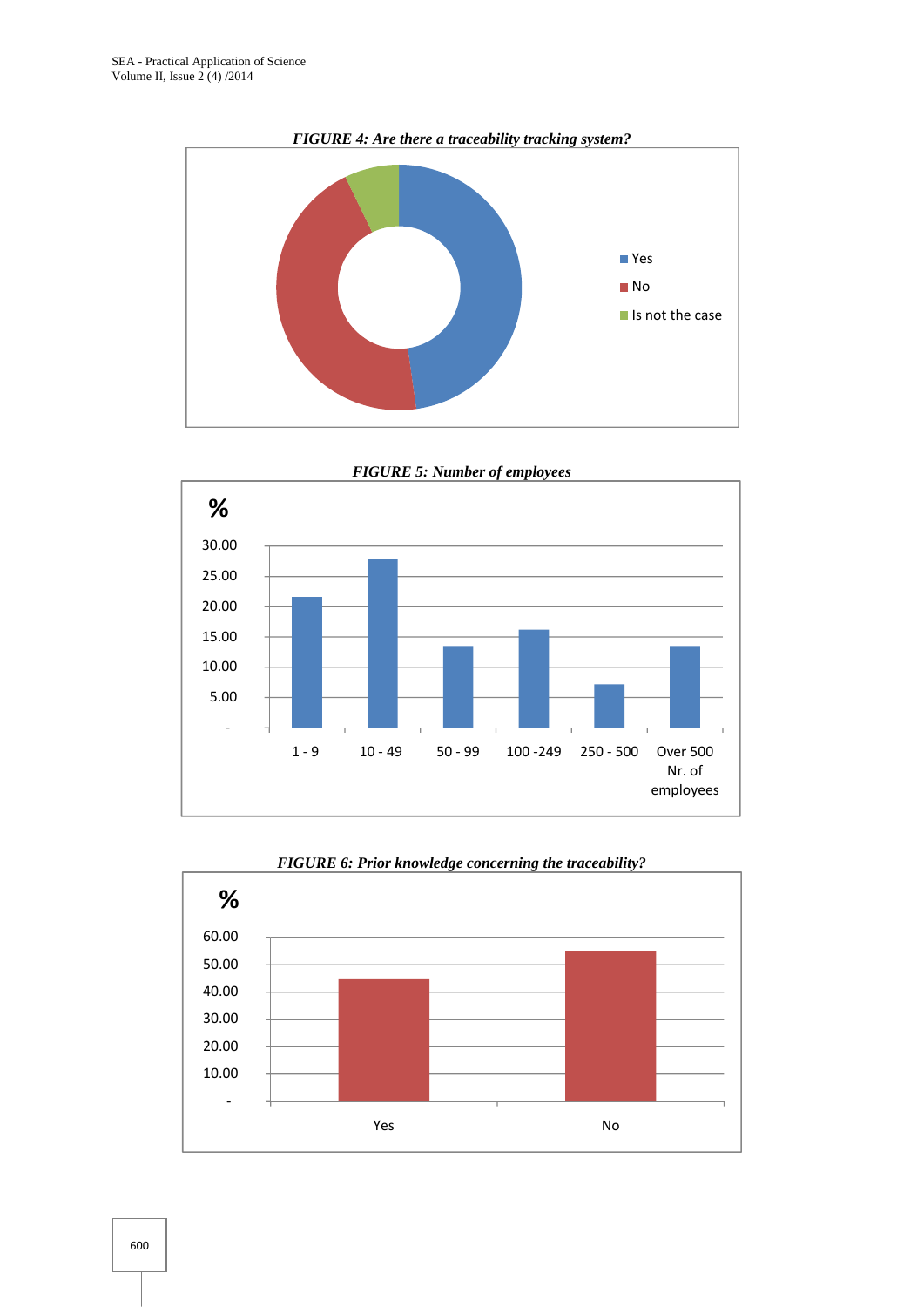